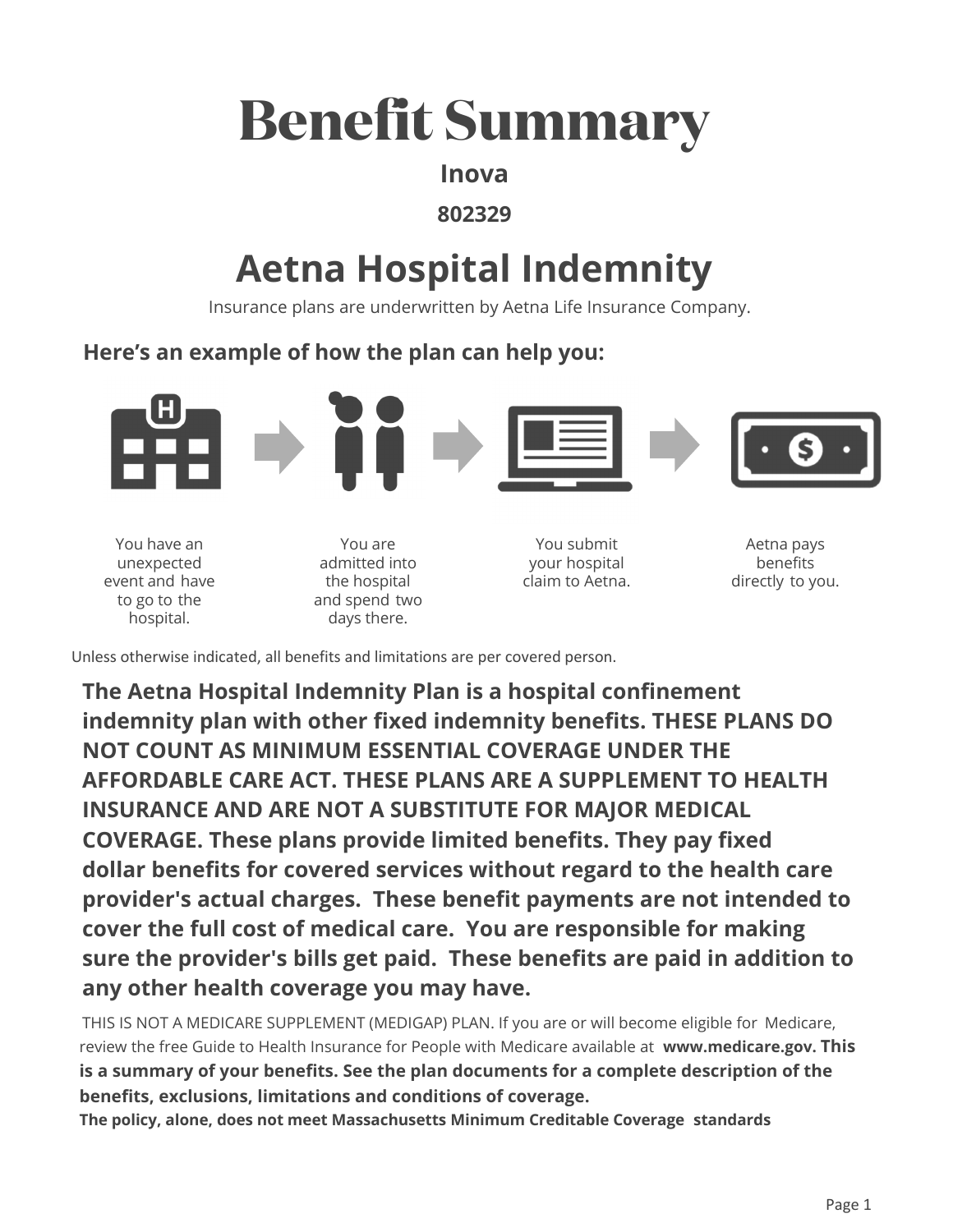| <b>Inpatient benefits</b>                                                                                                                                                                                                             | <b>Basic</b> | <b>Enhanced</b> |
|---------------------------------------------------------------------------------------------------------------------------------------------------------------------------------------------------------------------------------------|--------------|-----------------|
| <b>Employer facility - hospital stay admission</b><br>Pays a lump sum benefit for the initial day of your stay at an employer designated<br>facility. Unlimited stays per plan year, stays must be separated by at least 30 days      | \$1,500      | \$3,000         |
| Non-Employer facility hospital stay admission<br>Provides a lump sum benefit for the initial day of your stay at a non-employer<br>designated facility. Unlimited stays per plan year, stays must be separated by at least 30<br>days | \$1,000      | \$2,000         |
| <b>Employer facility - hospital stay daily</b><br>Pays a daily benefit for each day of your stay at an employer designated facility,<br>beginning on day two. Maximum 180 days per plan year                                          | \$150        | \$300           |
| Non-employer facility - hospital stay daily<br>Pays a daily benefit for each day of your stay in a non-employer designated facility,<br>beginning on day two. Maximum 180 days per plan year                                          | \$100        | \$200           |
| <b>Employer facility - hospital stay daily ICU</b><br>Pays a daily benefit for each day of your stay in an ICU at an employer designated<br>facility, beginning on day two. Maximum 180 days per plan year                            | \$300        | \$600           |
| Non-employer facility - hospital stay daily ICU<br>Pays a daily benefit for each day of your stay in an ICU at a non-employer designated<br>facility, beginning on day two. Maximum 180 days per plan year                            | \$200        | \$400           |
| <b>Newborn routine care</b><br>Pays a lump sum benefit after the birth of your newborn with an inpatient stay. This<br>would not pay for an outpatient birth.                                                                         | \$100        | \$200           |
| <b>Observation unit</b><br>Pays a lump sum benefit for the initial day of your observation. Maximum 1 day per<br>plan year                                                                                                            | \$100        | \$200           |
| Substance abuse stay - daily<br>Pays a daily benefit for each day you have a stay in a substance abuse treatment<br>facility, beginning on day one. Maximum 30 days per plan year                                                     | \$100        | \$200           |
| Mental disorder stay - daily<br>Pays a daily benefit for each day you have a stay in a mental disorder treatment<br>facility, beginning on day one. Maximum 30 days per plan year                                                     | \$100        | \$200           |
| <b>Rehabilitation unit stay - daily</b><br>Pays a daily benefit for each day of your stay in a rehabilitation unit<br>immediately after your hospital stay, beginning on day one. Maximum 30 days<br>per plan year                    | \$50         | \$100           |
| Important note:                                                                                                                                                                                                                       |              |                 |

*All daily stay benefits count toward the combined plan year maximum.* 

f,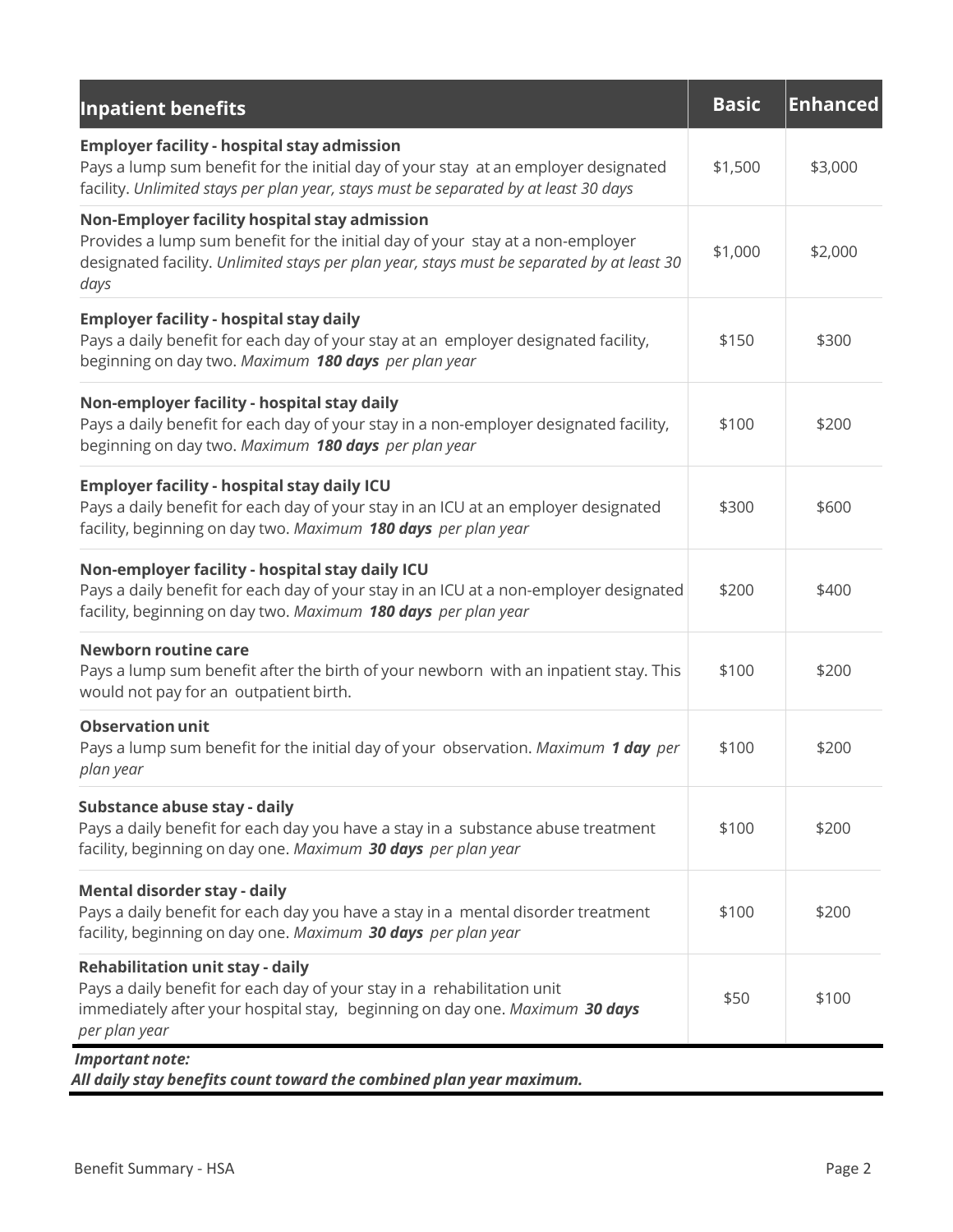#### **Portability**

If your employment ends, and as a result your coverage under the policy ends, you can choose to continue your coverage by enabling the portability provision in your coverage. Such coverage will be available to you and any of your covered dependents.

#### **Waiver of Premium**

If you are in a hospital for more than 30 days in a row, we will waive the premium beginning on the first premium due date that occurs after the 30<sup>th</sup> day of your stay, through the next 6 months of coverage. During your stay, you must remain employed with the policyholder.

#### **Hospital Indemnity Exclusions & Limitations**

This plan has exclusions and limitations. Refer to the actual policy and booklet certificate to determine which health care services are covered and to what extent. The following is a partial list of services and supplies that are generally not covered. **However, the plan may contain exceptions to this list based on state mandates or the plan design purchased. Benefits will not be paid for any service for an illness or accidental injury related to the following:** 

- 1. Certain competitive or recreational activities, including but not limited to: ballooning, bungee jumping, parachuting, skydiving
- 2. Any semi-professional or professional competitive athletic contest, including officiating or coaching, for which you receive any payment
- 3. Act of war, riot, war
- 4. Operating, learning to operate or serving as a pilot or crew member of any aircraft, whether motorized or not
- 5. Assault, felony, illegal occupation or other criminal act
- 6. Care provided by a spouse, parent, child, sibling or any other household member
- 7. Cosmetic services and plastic surgery, with certain exceptions
- 8. Custodial care
- 9. Hospice services, except as specifically provided in the benefits under your plan section of the certificate
- 10. Self-harm, suicide, except when resulting from a diagnosed disorder
- 11. Violating any cellular device use laws of the state in which the accident occurred, while operating a motor vehicle
- 12. Care or services received outside the United States or its territories
- 13. Experimental or investigational drugs, devices, treatments or procedures
- 14. Education, training or retraining services or testing
- 15. Accidental injury sustained while intoxicated or under the influence of any drug intoxicant
- 16. Exams except as specifically provided in the Benefits under your plan section of the certificate
- 17. Dental and orthodontic care and treatment
- 18. Family planning services
- 19. Any care, prescription drugs and medicines related to infertility
- 20. Nutritional supplements, including but not limited to: food items, infant formulas, vitamins
- 21. Outpatient cognitive rehabilitation, physical therapy, occupational therapy or speech therapy for any reason
- 22. Vision-related care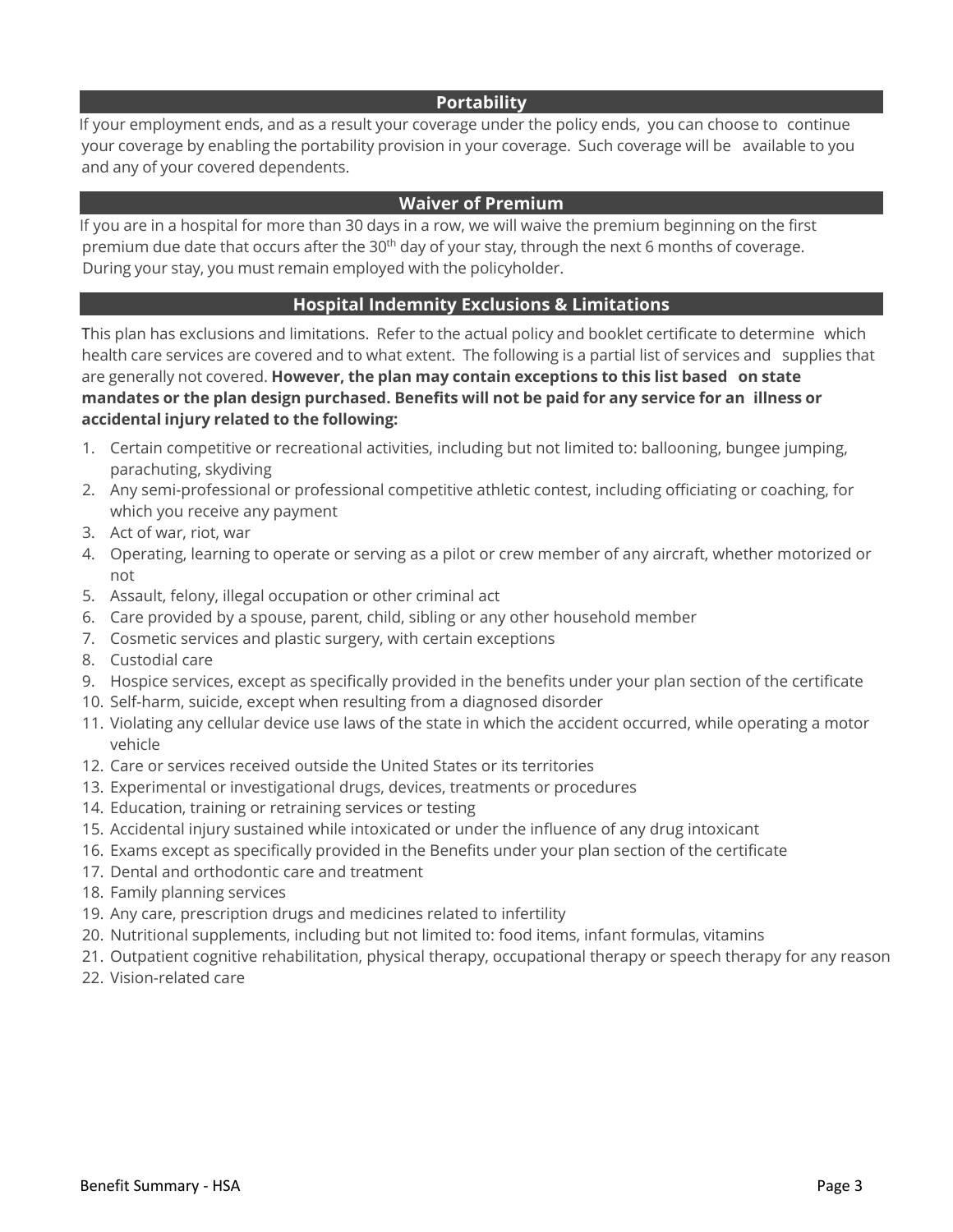#### **Frequently asked questions (FAQs) about the Hospital Indemnity plans**

#### **Do I have to be Actively at Work to enroll in coverage?**

Yes, you must be actively at work in order to enroll and for coverage to take effect. You are actively at work if you are working, or are available to work, and meet the criteria set by your employer to be eligible to enroll.

#### **Can I enroll in the Aetna Hospital Indemnity plan even though I have a Health Savings Account (HSA)?**

Yes, you can still enroll in the Aetna Hospital Indemnity plan if you have a Health Savings Account.

#### **What is considered a hospital stay?**

A stay is a period during which you are admitted as an inpatient; and are confined in a hospital, nonhospital residential facility, or rehabilitation facility; and are charged for room, board and general nursing services. A stay does not include time in the hospital because of custodial or personal needs that do not require medical skills or training. A stay specifically excludes time in the hospital for observation or in the emergency room unless this leads to a stay.

#### **What happens if I lose my employment? Can I take the Hospital Indemnity Plan with me?**

Yes, you are able to continue coverage under the portability provision; however, you will need to pay premiums directly to Aetna.

#### **How do I file a claim?**

Go to **myaetnasupplemental.com** and either "Log In" or "Register", depending on if you've set up your account. Click the "Create a new claim" button and answer a few quick questions. You can even save your claim to finish later. You can also print/mail in form(s) to: Aetna Voluntary Plans, PO Box 14079, Lexington, KY 40512-4079, or you can ask us to mail you a printed form.

#### **What should I do in an emergency?**

In an emergency, call 911 or your local emergency hotline, or go directly to an emergency care facility.

#### **What if I don't understand something I've read here, or have more questions?**

We want you to understand these benefits before you decide to enroll. Reach out to us. Call toll-free at **1-800-607-3366**, Monday through Friday, 8 a.m. to 6 p.m. We're here to answer questions before and after you enroll.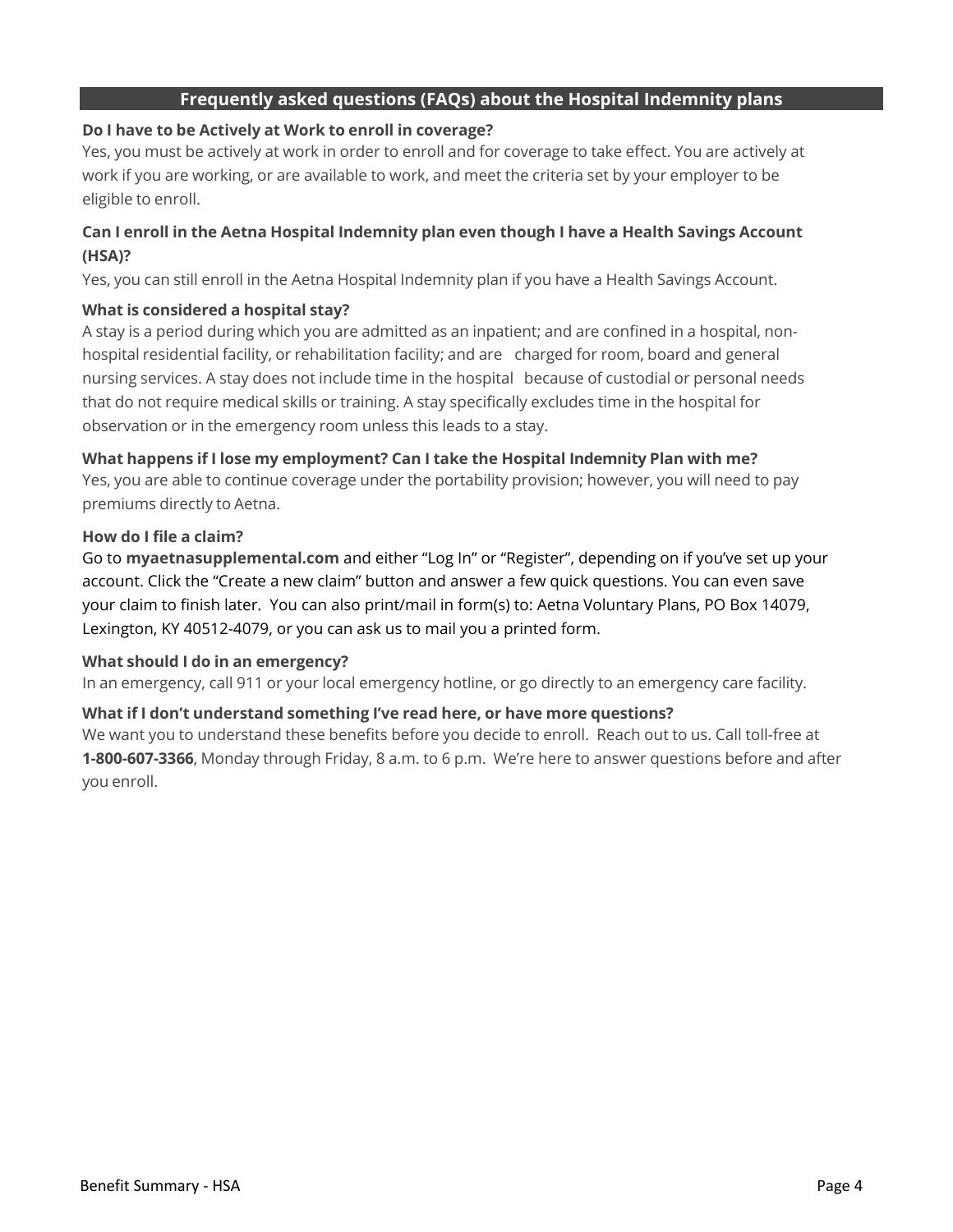#### **Important Information about your benefits**

#### **IN ORDER FOR THE HOSPITAL INDEMNITY BENEFITS TO BE PAYABLE, THE INITIAL DAY OF YOUR STAY AND OTHER SERVICES MUST BE ON OR AFTER YOUR EFFECTIVE DATE OF COVERAGE.**

#### **Complaints and appeals**

Please tell us if you are not satisfied with a response you received from us or with how we do business. Call Member Services to file a verbal complaint or to ask for the address to mail a written complaint. You can also email Member Services through the secure member website. If you're not satisfied after talking to a Member Services representative, you can ask us to send your issue to the appropriate department. If you don't agree with a denied claim, you can file an appeal. To file an appeal, follow the directions in the letter or explanation of benefits statement that explains that your claim was denied. The letter also tells you what we need from you and how soon we will respond.

#### **We protect your privacy**

We consider personal information to be private. Our policies protect your personal information from unlawful use. By "personal information," we mean information that can identify you as a person, as well as your financial and health information. Personal information does not include what is available to the public. For example, anyone can access information about what the plan covers. It also does not include reports that do not identify you.

When necessary for your care or treatment, the operation of our health plans or other related activities, we use personal information within our company, share it with our affiliates and may disclose it to: your doctors, dentists, pharmacies, hospitals and other caregivers, other insurers, vendors, government departments and third-party administrators (TPAs).

We obtain information from many different sources —particularly you, your employer or benefits plan sponsor if applicable, other insurers, health maintenance organizations or TPAs, and health care providers.

These parties are required to keep your information private as required by law. Some of the ways in which we may use your information include: Paying claims, making decisions about what the plan covers quality assessment activities to improve our plans and audits

We consider these activities key for the operation of our plans. When allowed by law, we use and disclose your personal information in the ways explained above without your permission. Our privacy notice includes a complete explanation of the ways we use and disclose your information. It also explains when we need your permission to use or disclose your information.

We are required to give you access to your information. If you think there is something wrong or missing in your personal information, you can ask that it be changed. We must complete your request within a reasonable amount of time. If we don't agree with the change, you can file an appeal.

If you'd like a copy of our privacy notice, call **1-800-607-3366** or visit us at **www.aetna.com.**